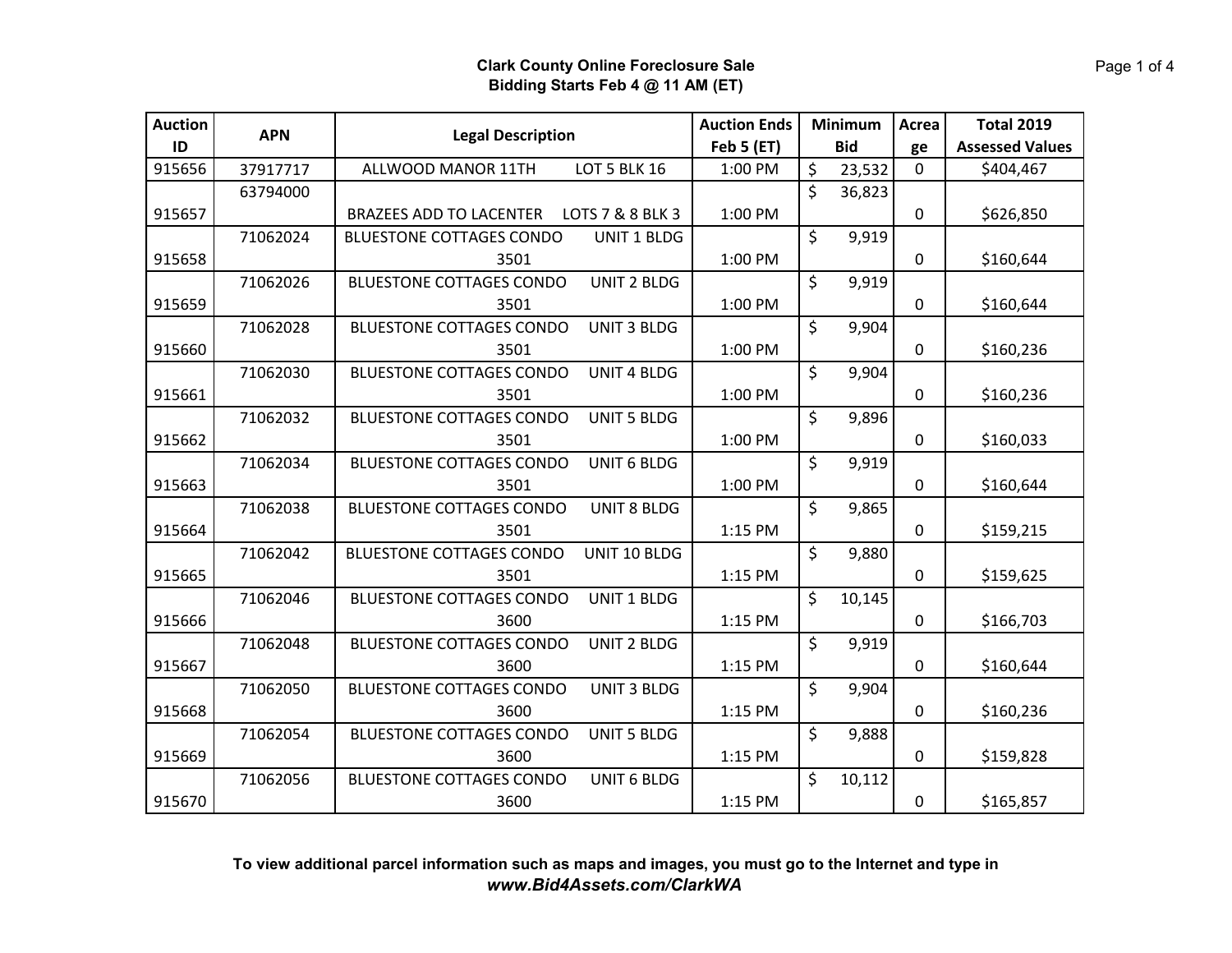| <b>Auction</b> | <b>APN</b> | <b>Legal Description</b>                              | <b>Auction Ends</b> | <b>Minimum</b>   | Acrea       | <b>Total 2019</b>      |
|----------------|------------|-------------------------------------------------------|---------------------|------------------|-------------|------------------------|
| ID             |            |                                                       | <b>Feb 5 (ET)</b>   | <b>Bid</b>       | ge          | <b>Assessed Values</b> |
|                | 71062058   | <b>BLUESTONE COTTAGES CONDO</b><br><b>UNIT 7 BLDG</b> |                     | \$<br>9,919      |             |                        |
| 915671         |            | 3600                                                  | 1:15 PM             |                  | 0           | \$160,644              |
|                |            | <b>BLUESTONE COTTAGES CONDO</b><br><b>UNIT 8 BLDG</b> |                     | \$<br>9,927      |             |                        |
| 915672         | 71062060   | 3600                                                  | 1:30 PM             |                  | 0           | \$160,849              |
|                |            | UNIT 9 BLDG<br><b>BLUESTONE COTTAGES CONDO</b>        |                     | $\zeta$<br>9,904 |             |                        |
| 915673         | 71062062   | 3600                                                  | 1:30 PM             |                  | 0           | \$160,236              |
|                |            | UNIT 11 BLDG<br><b>BLUESTONE COTTAGES CONDO</b>       |                     | \$<br>9,888      |             |                        |
| 915674         | 71062066   | 3600                                                  | 1:30 PM             |                  | 0           | \$159,828              |
|                |            | UNIT 12 BLDG<br><b>BLUESTONE COTTAGES CONDO</b>       |                     | \$<br>9,888      |             |                        |
| 915675         | 71062068   | 3600                                                  | 1:30 PM             |                  | 0           | \$159,828              |
|                |            | UNIT 13 BLDG<br><b>BLUESTONE COTTAGES CONDO</b>       |                     | \$<br>10,137     |             |                        |
| 915676         | 71062070   | 3600                                                  | 1:30 PM             |                  | 0           | \$166,491              |
|                |            | UNIT 15 BLDG<br><b>BLUESTONE COTTAGES CONDO</b>       |                     | \$<br>10,129     |             |                        |
| 915677         | 71062074   | 3600                                                  | 1:30 PM             |                  | 0           | \$166,278              |
|                |            | <b>BLUESTONE COTTAGES CONDO</b><br>UNIT 16 BLDG       |                     | \$<br>9,904      |             |                        |
| 915678         | 71062076   | 3600                                                  | 1:30 PM             |                  | 0           | \$160,236              |
|                |            | UNIT 17 BLDG<br><b>BLUESTONE COTTAGES CONDO</b>       |                     | $\zeta$<br>9,912 |             |                        |
| 915679         | 71062078   | 3600                                                  | 1:30 PM             |                  | 0           | \$160,441              |
|                |            | <b>BLUESTONE COTTAGES CONDO</b><br>UNIT 18 BLDG       |                     | \$<br>9,904      |             |                        |
| 915680         | 71062080   | 3600                                                  | 1:45 PM             |                  | 0           | \$160,236              |
|                |            | UNIT 20 BLDG<br><b>BLUESTONE COTTAGES CONDO</b>       |                     | \$<br>9,904      |             |                        |
| 915681         | 71062084   | 3600                                                  | 1:45 PM             |                  | 0           | \$160,236              |
|                |            | UNIT 21 BLDG<br><b>BLUESTONE COTTAGES CONDO</b>       |                     | \$<br>10,129     |             |                        |
| 915682         | 71062086   | 3600                                                  | 1:45 PM             |                  | 0           | \$166,278              |
|                |            | <b>BLUESTONE COTTAGES CONDO</b><br>UNIT 22 BLDG       |                     | \$<br>10,137     |             |                        |
| 915683         | 71062088   | 3600                                                  | 1:45 PM             |                  | $\mathbf 0$ | \$166,491              |
|                |            | UNIT 23 BLDG<br><b>BLUESTONE COTTAGES CONDO</b>       |                     | \$<br>10,120     |             |                        |
| 915684         | 71062090   | 3600                                                  | 1:45 PM             |                  | 0           | \$166,068              |
|                |            | UNIT 24 BLDG<br><b>BLUESTONE COTTAGES CONDO</b>       |                     | $\zeta$<br>9,896 |             |                        |
| 915685         | 71062092   | 3600                                                  | 1:45 PM             |                  | 0           | \$160,033              |

**To view additional parcel information such as maps and images, you must go to the Internet and type in** *www.Bid4Assets.com/ClarkWA*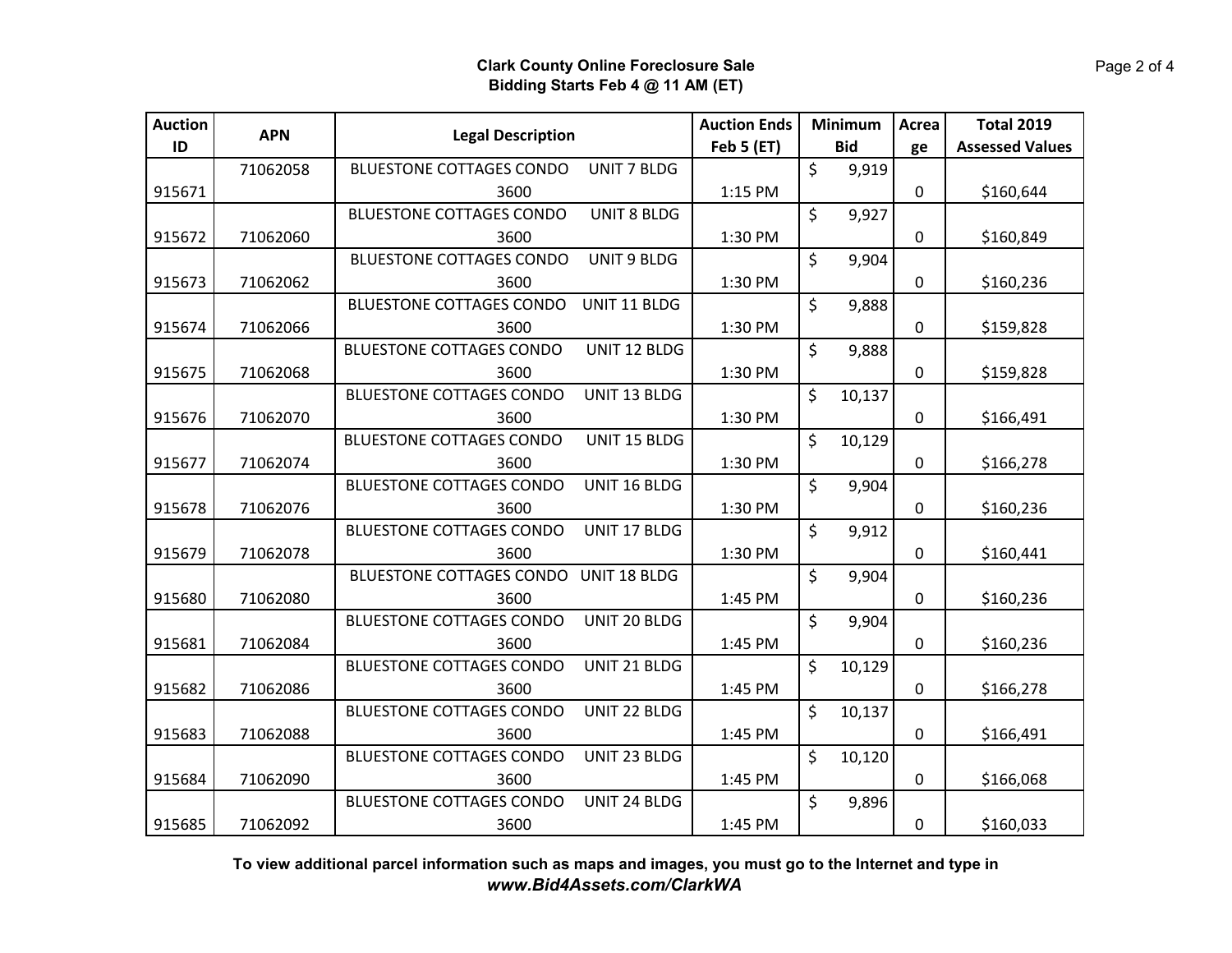| <b>Auction</b> | <b>APN</b> | <b>Legal Description</b>                                | <b>Auction Ends</b> |         | <b>Minimum</b> | Acrea            | <b>Total 2019</b>      |
|----------------|------------|---------------------------------------------------------|---------------------|---------|----------------|------------------|------------------------|
| ID             |            |                                                         | <b>Feb 5 (ET)</b>   |         | <b>Bid</b>     | ge               | <b>Assessed Values</b> |
|                |            | UNIT 25 BLDG<br><b>BLUESTONE COTTAGES CONDO</b>         |                     | \$      | 10,112         |                  |                        |
| 915686         | 71062094   | 3600                                                    | 1:45 PM             |         |                | 0                | \$165,857              |
|                |            | <b>BLUESTONE COTTAGES CONDO</b><br>UNIT 26 BLDG         |                     | \$      | 10,120         |                  |                        |
| 915687         | 71062096   | 3600                                                    | 1:45 PM             |         |                | 0                | \$166,068              |
|                |            | UNIT 27 BLDG<br><b>BLUESTONE COTTAGES CONDO</b>         |                     | \$      | 9,912          |                  |                        |
| 915688         | 71062098   | 3600                                                    | 2:00 PM             |         |                | 0                | \$160,441              |
|                |            | <b>BLUESTONE COTTAGES CONDO</b><br>UNIT 28 BLDG         |                     | $\zeta$ | 10,137         |                  |                        |
| 915689         | 71062100   | 3600                                                    | 2:00 PM             |         |                | 0                | \$166,491              |
|                |            | UNIT 30 BLDG<br><b>BLUESTONE COTTAGES CONDO</b>         |                     | \$      | 10,137         |                  |                        |
| 915690         | 71062104   | 3600                                                    | 2:00 PM             |         |                | 0                | \$166,491              |
|                |            | UNIT 31 BLDG<br><b>BLUESTONE COTTAGES CONDO</b>         |                     | \$      | 9,904          |                  |                        |
| 915691         | 71062106   | 3600                                                    | 2:00 PM             |         |                | 0                | \$160,236              |
|                |            | UNIT 33 BLDG<br><b>BLUESTONE COTTAGES CONDO</b>         |                     | \$      | 9,904          |                  |                        |
| 915692         | 71062110   | 3600                                                    | 2:00 PM             |         |                | 0                | \$160,236              |
|                |            | UNIT 34 BLDG<br><b>BLUESTONE COTTAGES CONDO</b>         |                     | \$      | 10,120         |                  |                        |
| 915693         | 71062112   | 3600                                                    | 2:00 PM             |         |                | 0                | \$166,068              |
|                |            | UNIT 35 BLDG<br><b>BLUESTONE COTTAGES CONDO</b>         |                     | \$      | 9,904          |                  |                        |
| 915694         | 71062114   | 3600                                                    | 2:00 PM             |         |                | 0                | \$160,236              |
|                |            | <b>BLUESTONE COTTAGES CONDO</b><br>UNIT 36 BLDG         |                     | \$      | 10,845         |                  |                        |
| 915695         | 71062116   | 3600                                                    | 2:00 PM             |         |                | 0                | \$185,227              |
| 915696         | 73300094   | #1 LOT 23<br>HATHAWAYS HOME TRACTS                      | 2:15 PM             | \$      | 13,079         | 0                | \$227,780              |
| 915697         | 80970000   | LOT 1 BLK 26<br><b>COWANS ADD TO CAMAS</b>              | 2:15 PM             | \$      | 21,080         | 0                | \$284,066              |
| 915698         | 98141232   | LAKESHORE PLAZA-2<br><b>LOT 31</b>                      | 2:15 PM             | \$      | 25,541         | 0                | \$235,028              |
| 915699         | 105525254  | 1.67A<br><b>SUB 94</b><br>OWL RIDGE IV<br><b>LOT 10</b> | 2:15 PM             | \$      | 32,624         | 1.67             | \$535,032              |
| 915700         | 107662038  | LOT <sub>7</sub><br><b>ALPINE VIEW</b>                  | 2:15 PM             | \$      | 18,151         | $\boldsymbol{0}$ | \$298,424              |
| 915701         | 107662040  | <b>ALPINE VIEW</b><br>LOT <sub>8</sub>                  | 2:15 PM             | \$      | 17,715         | 0                | \$291,450              |
| 915702         | 109978008  | OAK TARRY #2 LOT 3 SP3-780<br>.04A                      | 2:15 PM             | \$      | 2,629          | 0.02             | \$17,442               |
| 915703         | 110538246  | LOT 112<br><b>SHALIMAR II</b>                           | 2:15 PM             | \$      | 16,249         | $\mathbf 0$      | \$273,036              |
| 915704         | 130259000  | #3 SEC 5 T1N R4EWM<br>.61A                              | 2:30 PM             | \$      | 3,207          | 0.61             | \$28,301               |

**To view additional parcel information such as maps and images, you must go to the Internet and type in** *www.Bid4Assets.com/ClarkWA*